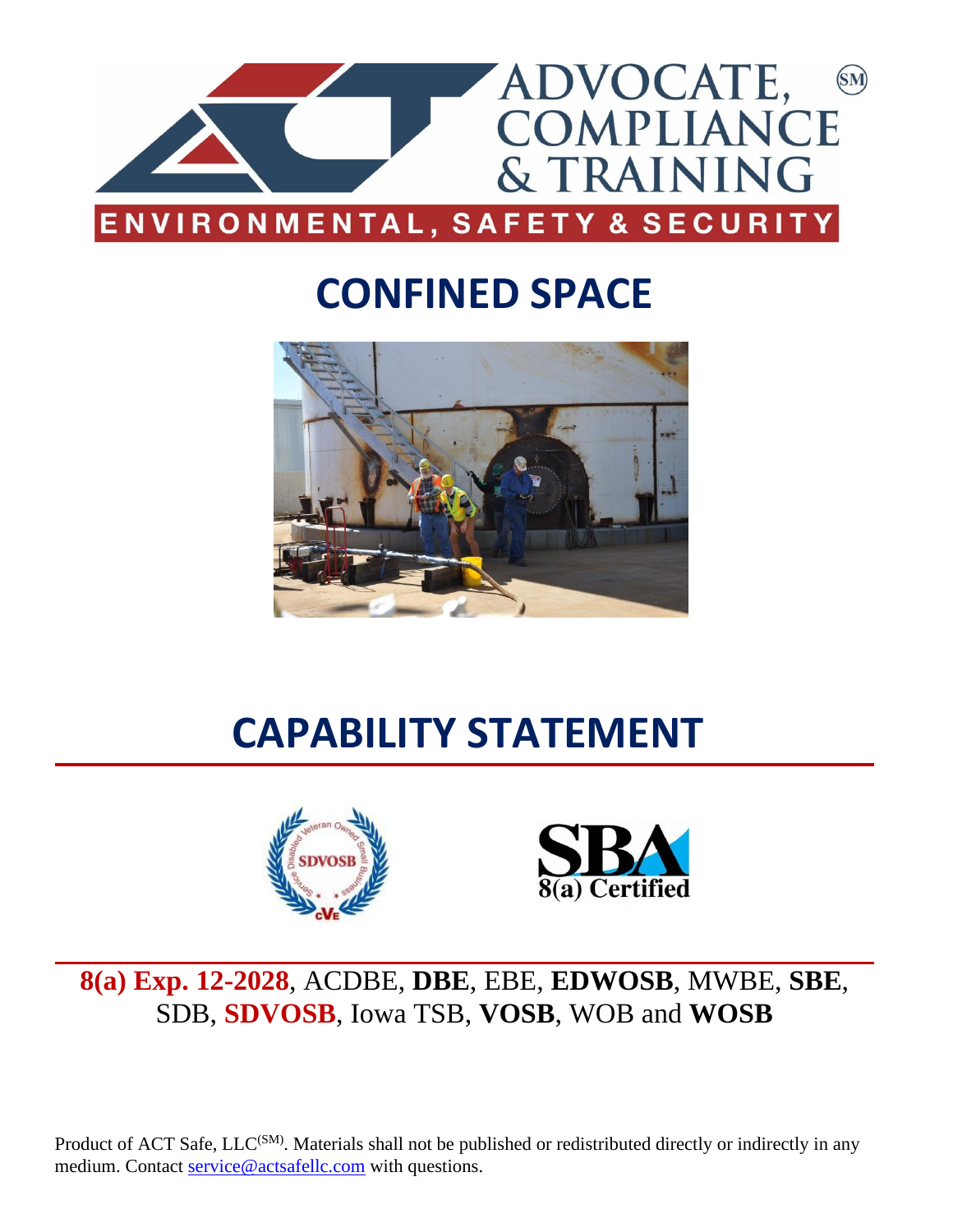

## **CONFINED SPACE Capability Statement**

**8(a)**, ACDBE, **DBE**, EBE, **EDWSOB**, MWBE, **SBE**, SDB, **SDVOSB**, Iowa TSB, **VOSB**, WOB and **WOSB Certified Business**

#### **WHY CONFINED SPACE SERVICES ARE REQUIRED**

Entering a confined space may be extremely hazardous. Therefore, it is important that anyone who must work in a confined space, or who supervises someone who must enter a confined space, understands the hazards involved. A confined space standard - OSHA regulation 29 CFR 1910.146 - is any type of chamber such as a storage tank, transformer vault, manhole, etc., where entry or exit is restricted. Ventilation in confined spaces may also be restricted and may cause adverse atmospheric conditions such as low oxygen and a buildup of toxic vapors and combustible gases within the confined space.

#### **WHY CONFINED SPACE RESCUE PERSONNEL TRAINING**

The primary role of rescue service personnel is to help authorized entrants escape from permit spaces. ACT Safe has hundreds of years' experience with Confined Spaces to include providing Rescue personnel with the skills and tools needed to safety, effectively and quickly manage the escape of an authorized entrant (or others). Knowledge and skills needed:

- Having the capability to reach victim
- Knowing how to use required PPE
- Completing authorized entrant training

#### **WHAT SERVICES WE PROVIDE**

Our staff is Authorized OSHA trainers, degreed (Bachelor, Master and PhD) and numerous other certifications in Safety, Confined Space, Industrial Hygiene (CIH), etc. Staff performing Confined Space Hazard Determinations has at least 20 years' experience each.

Confined space services:

- •Hazard identification (to include exemption detail)
- •Personnel Responsibilities;
- •Employee Training;
- •Personal Protective Equipment;
- •Air Monitoring;
- •Rescues;
- •Potential Hazards;
- •Entry Procedures;
- •Permit Authorization; and
- •Ventilation.

#### *ACT provides Practical Training…..*



Product of ACT Safe, LLC<sup>(SM)</sup>. Materials shall not be published or redistributed directly or indirectly in any medium. Contact [service@actsafellc.com](mailto:service@actsafellc.com) with questions.